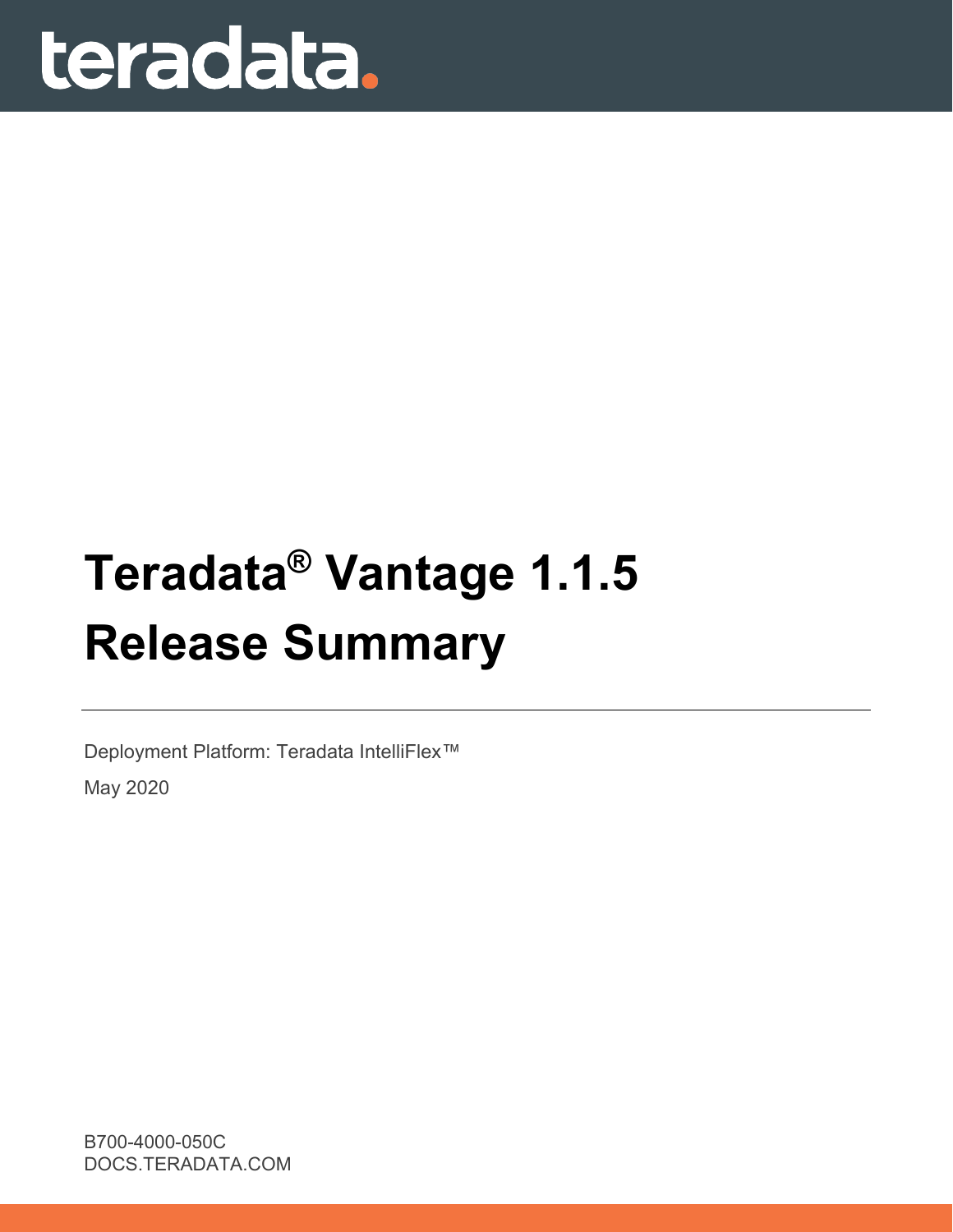#### **Copyright and Trademarks**

Copyright © 2020 by Teradata. All Rights Reserved.

All copyrights and trademarks used in Teradata documentation are the property of their respective owners. For more information, see [Trademark Information](https://docs.teradata.com/access/sources/dita/map?dita:mapPath=wbc1537988759565.ditamap).

#### **Product Safety**

| Safety type    | <b>Description</b>                                                           |
|----------------|------------------------------------------------------------------------------|
| <b>NOTICE</b>  | Indicates a situation which, if not avoided, could result in damage to       |
|                | property, such as to equipment or data, but not related to personal injury.  |
|                | Indicates a hazardous situation which, if not avoided, could result in minor |
| <b>CAUTION</b> | or moderate personal injury.                                                 |
|                | Indicates a hazardous situation which, if not avoided, could result in death |
| <b>WARNING</b> | or serious personal injury.                                                  |

#### **Warranty Disclaimer**

**Except as may be provided in a separate written agreement with Teradata or required by applicable law, the information contained in this document is provided on an "as-is" basis, without warranty of any kind, either express or implied, including the implied warranties of merchantability, fitness for a particular purpose, or noninfringement.**

The information contained in this document may contain references or cross-references to features, functions, products, or services that are not announced or available in your country. Such references do not imply that Teradata Corporation intends to announce such features, functions, products, or services in your country. Please consult your local Teradata Corporation representative for those features, functions, products, or services available in your country.

The information contained in this document may be changed or updated by Teradata at any time without notice. Teradata may also make changes in the products or services described in this information at any time without notice.

#### **Feedback**

To maintain the quality of our products and services, email your comments on the accuracy, clarity, organization, and value of this document to: [docs@teradata.com](mailto:docs@teradata.com).

Any comments or materials (collectively referred to as "Feedback") sent to Teradata Corporation will be deemed nonconfidential. Without any payment or other obligation of any kind and without any restriction of any kind, Teradata and its affiliates are hereby free to (1) reproduce, distribute, provide access to, publish, transmit, publicly display, publicly perform, and create derivative works of, the Feedback, (2) use any ideas, concepts, know-how, and techniques contained in such Feedback for any purpose whatsoever, including developing, manufacturing, and marketing products and services incorporating the Feedback, and (3) authorize others to do any or all of the above.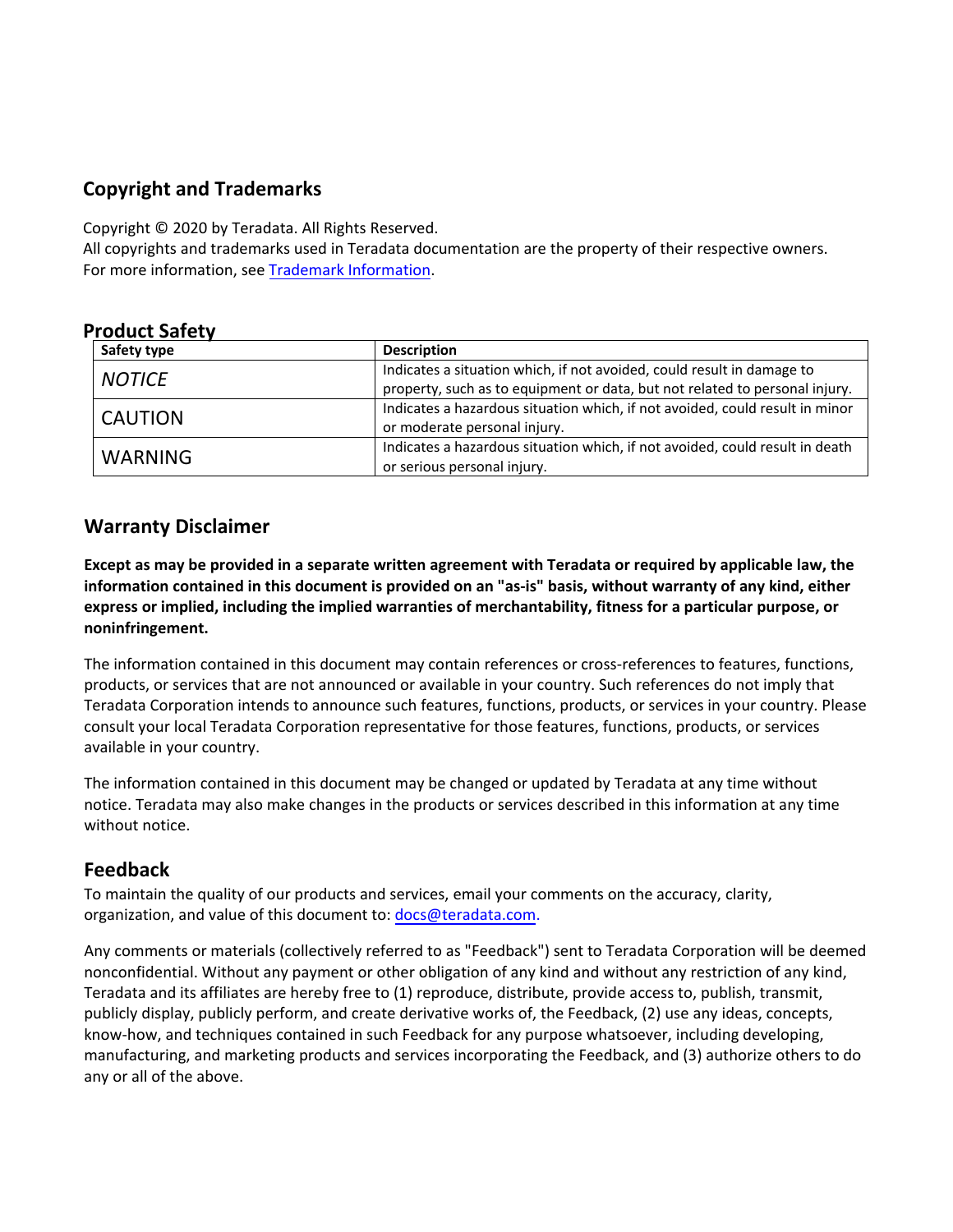Teradata Vantage™ is our flagship analytic platform offering, which evolved from our industry-leading Teradata® Database. Until references in content are updated to reflect this change, the term Teradata Database is synonymous with Teradata Vantage.

Advanced SQL Engine (was NewSQL Engine) is a core capability of Teradata Vantage, based on our best-in-class Teradata Database. Advanced SQL refers to the ability to run advanced analytic functions beyond that of standard SQL.

The following lists the fixed and known issues in this release. If you experience any of the following issues, open an incident with Teradata Customer Support and include the Reference ID in your description.

#### **Fixed Issues**

#### **Server Management**

| <b>Reference ID</b> | <b>Description</b>                                                                                                                                                                                                                                                                                                                                                                      |
|---------------------|-----------------------------------------------------------------------------------------------------------------------------------------------------------------------------------------------------------------------------------------------------------------------------------------------------------------------------------------------------------------------------------------|
| <b>SM-29725</b>     | Update of Netty                                                                                                                                                                                                                                                                                                                                                                         |
| SM-29354            | Updating Spring Framework to resolve CVE-2020-5398<br>Workaround: CMIC is a closed system and does not allow outside software to run on it. External access to the host OS is very controlled to specific IP<br>addresses/users.<br>Deployments: All                                                                                                                                    |
| <b>SM-28655</b>     | Update Apache log4j for CVE-2019-17571<br>Workaround: CMIC is a closed system and does not allow outside software to run on it. External access to the host OS is very controlled to specific IP<br>addresses/users. Apache workaround: https://nsfocusglobal.com/apache-log4j-deserialization-remote-code-execution-cve-2019-17571-<br>vulnerability-threat-alert/<br>Deployments: All |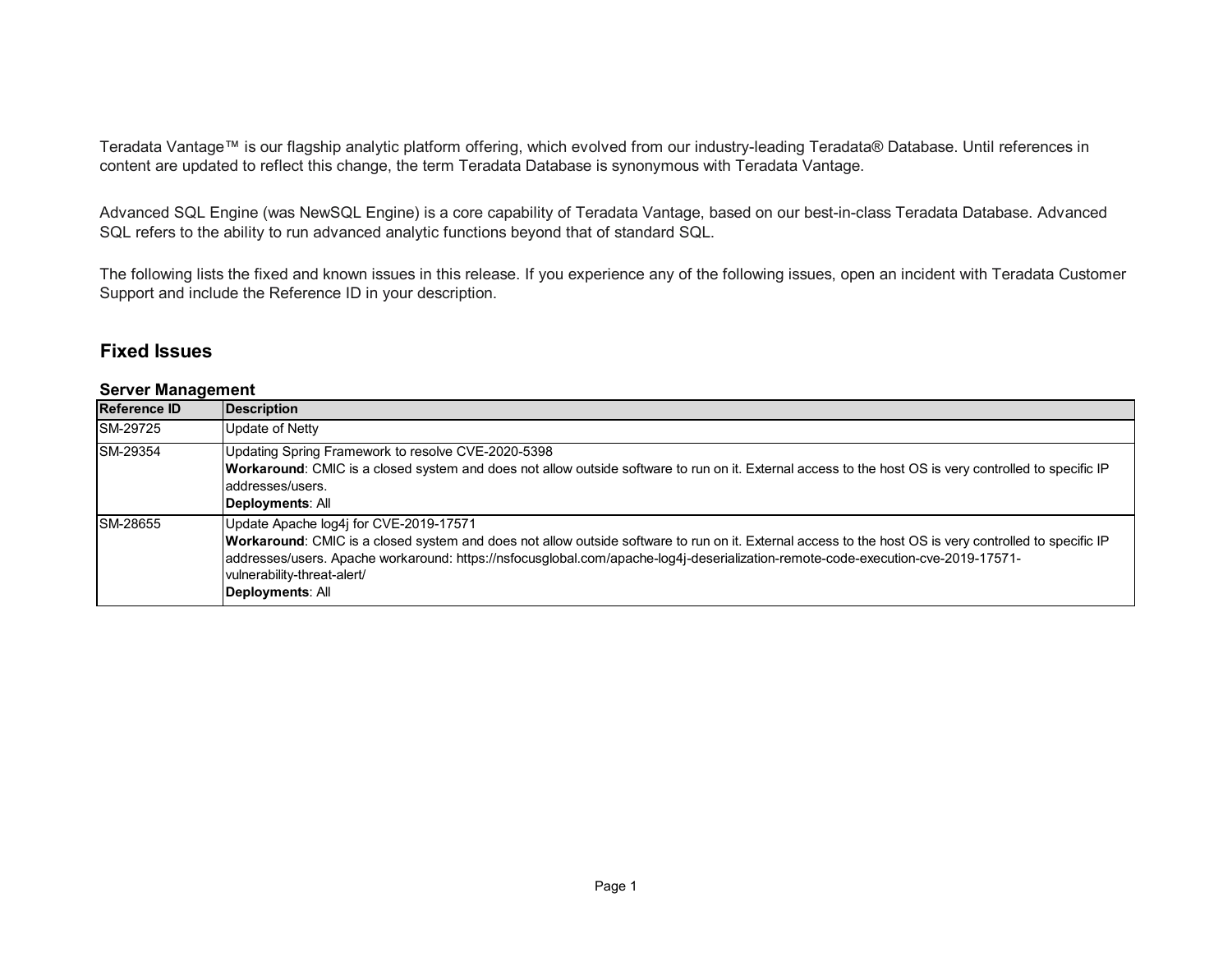#### **Advanced SQL Engine**

| Reference ID | Description                                                                                                                                                                                                                                                                                                                                                                                                                                                                                                                                                                                                                                                                                                                                                                                                                                                                                                                                                                                                                                                                                                                                                                                                                                                                                                                                                                                                                         |
|--------------|-------------------------------------------------------------------------------------------------------------------------------------------------------------------------------------------------------------------------------------------------------------------------------------------------------------------------------------------------------------------------------------------------------------------------------------------------------------------------------------------------------------------------------------------------------------------------------------------------------------------------------------------------------------------------------------------------------------------------------------------------------------------------------------------------------------------------------------------------------------------------------------------------------------------------------------------------------------------------------------------------------------------------------------------------------------------------------------------------------------------------------------------------------------------------------------------------------------------------------------------------------------------------------------------------------------------------------------------------------------------------------------------------------------------------------------|
| SQLE-512     | <b>Description:</b>                                                                                                                                                                                                                                                                                                                                                                                                                                                                                                                                                                                                                                                                                                                                                                                                                                                                                                                                                                                                                                                                                                                                                                                                                                                                                                                                                                                                                 |
|              | ---- PPDE Fixed Issues ----                                                                                                                                                                                                                                                                                                                                                                                                                                                                                                                                                                                                                                                                                                                                                                                                                                                                                                                                                                                                                                                                                                                                                                                                                                                                                                                                                                                                         |
|              | - TVSA: DR 193343 Priority 2 When low on space, the warning would not be escalated, as we now want.<br>PDE: DR 193591 Priority 2 crash test case 0110 that checks different fsgmon command outputs is failing                                                                                                                                                                                                                                                                                                                                                                                                                                                                                                                                                                                                                                                                                                                                                                                                                                                                                                                                                                                                                                                                                                                                                                                                                       |
|              | ---- PTDBMS Fixed Issues ----                                                                                                                                                                                                                                                                                                                                                                                                                                                                                                                                                                                                                                                                                                                                                                                                                                                                                                                                                                                                                                                                                                                                                                                                                                                                                                                                                                                                       |
|              | DR 193109 Priority 3 Sporadically, the StpOkayRSF response message is not seen by dispatcher which causes a channel not to be de-allocated<br>which causes a system to eventually run out of channels.<br>DR 193563 Priority 2 DSA backup fails when table header length + heatmap length is over 1MB<br>DR 193596 Priority 2 Database restart due to left over spool from reconfig estimator run.<br>DR 193608 Priority 2 SegV occurred in wcstoq() called from swprintf, part of glibc standard library<br>DR 193634 Priority 2 MSR with null statement may cause 3109 snapshot if it qualified for the IPE.<br>DR 193641 Priority 1 greatest() UDF may produce incorrect results when input argument don't have time zone portion and dbscontrol general flags<br>#16 or 17 or 18 is is set and TimeDateWZControl #57 being set to 3.<br>DR 193648 Priority 2 SegV may happen for MERGE on LDI table.<br>DR 193658 Priority 2 Invalid date values inserted into target table if 1. The query is Insert Select / Create table as Select 2. The Select has the<br>UNION 3. Second branch of the UNION has the integer columns mapped to date columns 4. The second branch has the invalid date values<br>DR 193680 Priority 2 Alter Map on normalize table fails<br>DR 193781 Priority 2 Restoring SP in different rowformat system lead to 2981 error saying that "Invalid unique primary index."<br>---- TDGSS Fixed Issues ---- |
|              | DR 192880 Priority 2 Currently TeraGss build depends on OpenLdap and Cyrus-sasl which is not required. These dependencies should be removed<br>for TeraGss, which will free open source team to avoid building OpenLdap and Cryus-sasl for TeraGss supported platforms.                                                                                                                                                                                                                                                                                                                                                                                                                                                                                                                                                                                                                                                                                                                                                                                                                                                                                                                                                                                                                                                                                                                                                             |
|              | <b>Workaround: N/A</b><br>Deployment: All                                                                                                                                                                                                                                                                                                                                                                                                                                                                                                                                                                                                                                                                                                                                                                                                                                                                                                                                                                                                                                                                                                                                                                                                                                                                                                                                                                                           |

#### **Teradata QueryGrid**

| <b>Reference ID</b> | <b>Description</b>                                                                                               |
|---------------------|------------------------------------------------------------------------------------------------------------------|
|                     | QUERYGRID-12147 QueryGrid queries are not reported in the Completed Queries and Query Monitor Viewpoint portlets |
|                     | QUERYGRID-11687 Description: Upgrade commons-beansutils to 1.9.4 * CVE-2019-10086                                |
|                     | <b>Workarounds: N/A</b>                                                                                          |
|                     | Deployments: All                                                                                                 |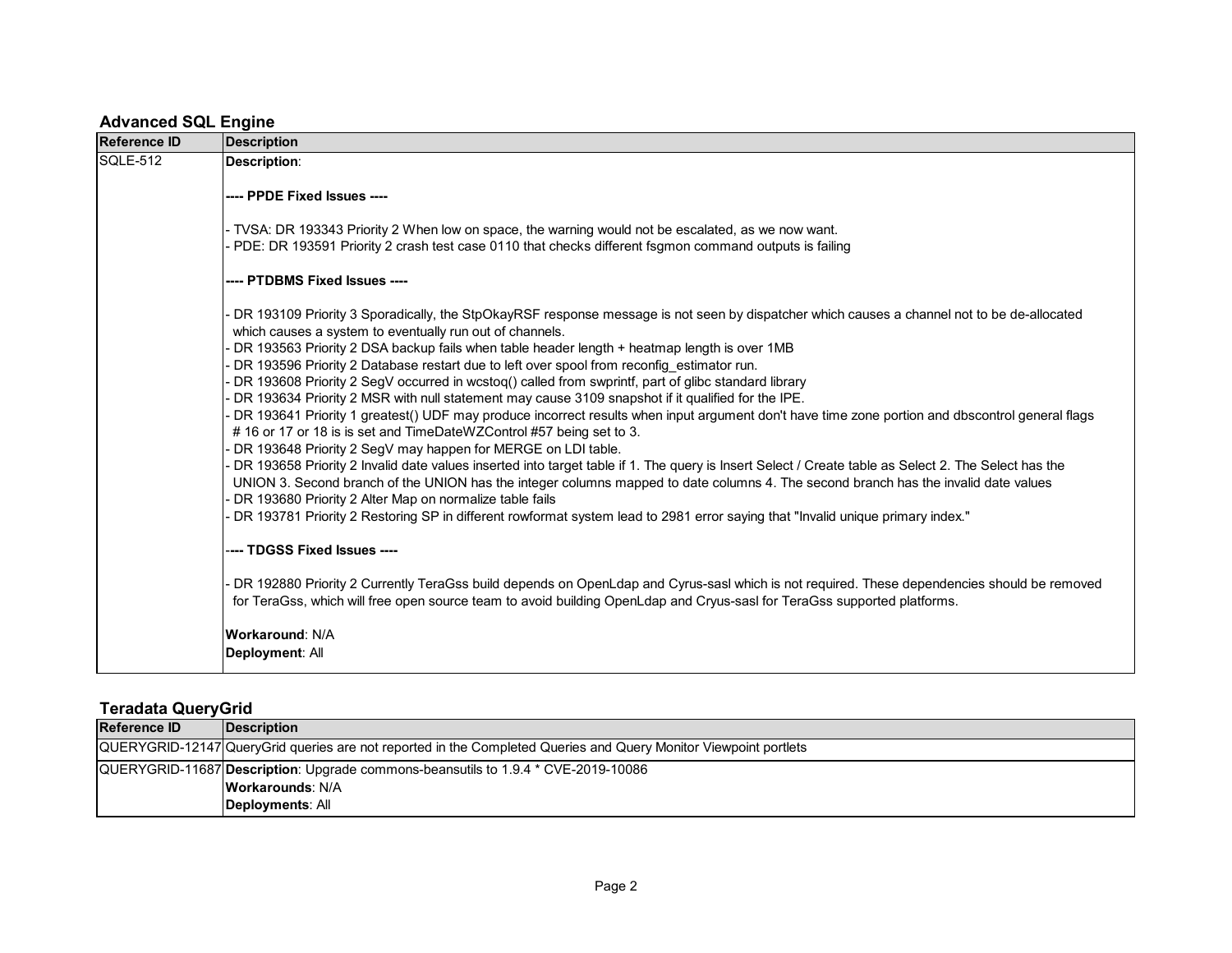|                | QUERYGRID-11528 Description: Upgrade jackson-databind version to 2.9.9.3 * CVE-2019-14379, CVE-2019-12384, CVE-2019-12814, CVE-2019-12086, CVE-2019-14439<br><b>Workarounds: N/A</b><br>Deployments: All                                                    |
|----------------|-------------------------------------------------------------------------------------------------------------------------------------------------------------------------------------------------------------------------------------------------------------|
|                | QUERYGRID-11527 Description: Upgrade jackson-databind version to 2.9.9.3 * CVE-2019-14379, CVE-2019-12384, CVE-2019-12814, CVE-2019-12086, CVE-2019-14439<br><b>Workarounds: N/A</b><br>Deployments: All                                                    |
|                | QUERYGRID-11387 Description: Upgrade protobuf to 3.5.1 * CVE-2015-5237<br><b>Workarounds: N/A</b><br>Deployments: All                                                                                                                                       |
|                | QUERYGRID-11383 Description: Upgrade jackson-databind to 2.9.9.1 * CVE-2019-12384, CVE-2019-12814<br><b>Workarounds: N/A</b><br>Deployments: All                                                                                                            |
|                | QUERYGRID-11053 QGM: Boot did not recover after ElasticSearch was OOM killed by kernel                                                                                                                                                                      |
|                | QUERYGRID-11020 Description: In some cases, error message returned to end user lacks information about cause of error.<br>No workaround. If you need additional information, contact Teradata Customer support to retrieve support bundle for failed query. |
|                | QUERYGRID-11014 QGM: system health check does not complete                                                                                                                                                                                                  |
|                | QUERYGRID-10891 Fabric: Error response during low shared memory conditions does not reflect true error condition                                                                                                                                            |
| QUERYGRID-9920 | Teradata Connector: importing CLOB data with invalid unicode characters does not return unsupported unicode character error                                                                                                                                 |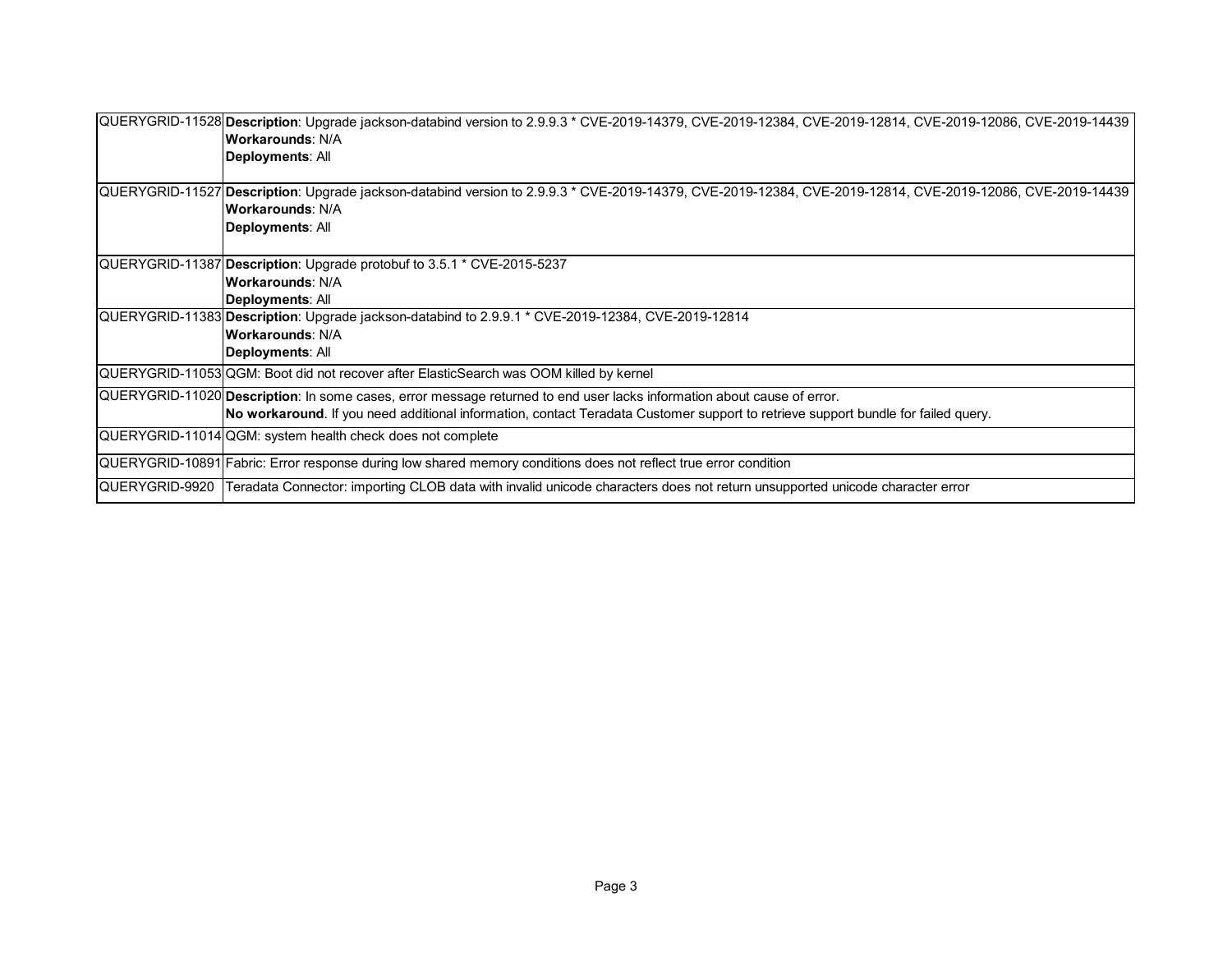#### **Known Issues**

#### **Data Stream Architecture (DSA)**

| <b>Reference ID</b> | <b>Description</b>                                                                                                                                                                                                                                                                                                                                                                                                                                                                                                                                                                                                                                                                                                                                                                                                                                                                                                                                                                                                                                                                                                                                                                                                                                                                                                                                                                                                                                                                                                                                                                                                                                                                                                                                                                                                                                                                                                                                                                                                                                                                                                                                                                                                                                                                          |
|---------------------|---------------------------------------------------------------------------------------------------------------------------------------------------------------------------------------------------------------------------------------------------------------------------------------------------------------------------------------------------------------------------------------------------------------------------------------------------------------------------------------------------------------------------------------------------------------------------------------------------------------------------------------------------------------------------------------------------------------------------------------------------------------------------------------------------------------------------------------------------------------------------------------------------------------------------------------------------------------------------------------------------------------------------------------------------------------------------------------------------------------------------------------------------------------------------------------------------------------------------------------------------------------------------------------------------------------------------------------------------------------------------------------------------------------------------------------------------------------------------------------------------------------------------------------------------------------------------------------------------------------------------------------------------------------------------------------------------------------------------------------------------------------------------------------------------------------------------------------------------------------------------------------------------------------------------------------------------------------------------------------------------------------------------------------------------------------------------------------------------------------------------------------------------------------------------------------------------------------------------------------------------------------------------------------------|
| <b>DSA-22112</b>    | Description: The Spring Framework is an application framework and inversion of control container for the Java platform. The Spring libraries 3.2.2 and<br>4.3.13.RELEASE contained the following security vulnerabilities: Spring Data Commons is vulnerable to remote code execution (*RCE*) due to improper<br>neutralization of special elements when dealing with certain requests. The attackers could leverage this flaw to run arbitrary code on the target system<br>using multiple attack vectors.; CVSS Overall Base Score: 7.5<br>Workaround: Preventative Controls: The scale of impact is reduced because there are several mitigating controls in place, such as: 1. The user needs<br>access to internal network. 2. The client device/server needs to have BARCmdline package installed or the barportlets package installed on Viewpoint to<br>gain access to the DSC service. 3. In addition, Viewpoint User Authentication requires Viewpoint credentials to execute BARCmdline commands. 4. https<br>protocol is available for DSA REST service. A valid CA certificate is required to invoke different endpoints of this service. 5. SSL connection type is also<br>supported for ActiveMQ, which is the Message Queue the different DSA components use to communicate with one another. Detective Controls: 1.<br>Unsuccessful attempts to exploit the vulnerabilities can cause the system to crash, prompting an alert when the particular system is down. Corrective<br>Controls: 1. Disaster Recovery of DSC is available. If there is persistent code, etc. in the DSA projects, the user has an ability to wipe out their entire DSA<br>environments and perform a fresh install using different passwords/credentials. Afterwards, the user can restore back the Repository data back to the<br>state that they wish to revert back to. Compensatory Controls: 1. The attacker will need access to the Teradata Database in order to access/read data.<br>Through DSA, the user can potentially see the database object names and types, but not the row data. 2. The credentials, etc. within the Job Plan sent<br>over to the Teradata Database are encrypted. The data sent over to the different storage devices is encrypted as well.<br>Deployments: All |
| <b>DSA-21414</b>    | Description: Apache log4j is a Java-based logging utility. Apache log4j 1.2.14 and 1.2.17 contained the following security vulnerabilities: A<br>deserialization flaw in log4j can lead to remote arbitrary code execution.; CVSS Overall Base Score: 7.5<br>Workaround: Preventative Controls: The scale of impact is reduced because there are several mitigating controls in place, such as: 1. The user needs<br>access to internal network. 2. The client device/server needs to have BARCmdline package installed or the barportlets package installed on Viewpoint to<br>gain access to the DSC service. 3. In addition, Viewpoint User Authentication requires Viewpoint credentials to execute BARCmdline commands. 4. https<br>protocol is available for DSA REST service. A valid CA certificate is required to invoke different endpoints of this service. 5. SSL connection type is also<br>supported for ActiveMQ, which is the Message Queue the different DSA components use to communicate with one another. Detective Controls: 1.<br>Unsuccessful attempts to exploit the vulnerabilities can cause the system to crash, prompting an alert when the particular system is down. Corrective<br>Controls: 1. Disaster Recovery of DSC is available. If there is persistent code, etc. in the DSA projects, the user has an ability to wipe out their entire DSA<br>environments and perform a fresh install using different passwords/credentials. Afterwards, the user can restore back the Repository data back to the<br>state that they wish to revert back to. Compensatory Controls: 1. The attacker will need access to the Teradata Database in order to access/read data.<br>Through DSA, the user can potentially see the database object names and types, but not the row data. 2. The credentials, etc. within the Job Plan sent<br>over to the Teradata Database are encrypted. The data sent over to the different storage devices is encrypted as well.<br>Deployments: All                                                                                                                                                                                                                                                                                 |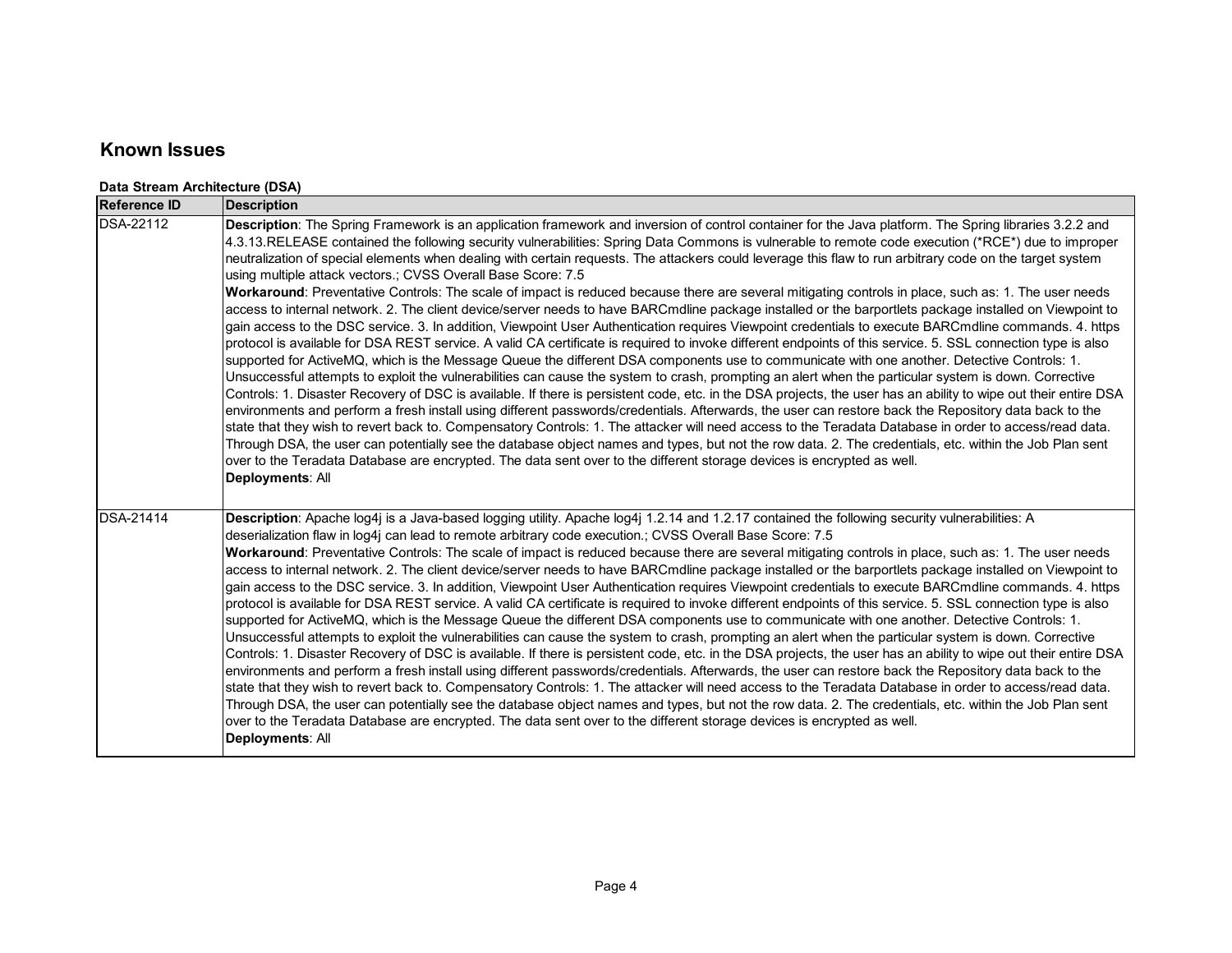| <b>DSA-20788</b> | Description (same as DSA-22112): The Spring Framework is an application framework and inversion of control container for the Java platform. The<br>Spring libraries 3.2.2 and 4.3.13.RELEASE contained the following security vulnerabilities: Spring Data Commons is vulnerable to remote code execution |
|------------------|-----------------------------------------------------------------------------------------------------------------------------------------------------------------------------------------------------------------------------------------------------------------------------------------------------------|
|                  |                                                                                                                                                                                                                                                                                                           |
|                  | (*RCE*) due to improper neutralization of special elements when dealing with certain requests. The attackers could leverage this flaw to run arbitrary code                                                                                                                                               |
|                  | on the target system using multiple attack vectors.; CVSS Overall Base Score: 7.5                                                                                                                                                                                                                         |
|                  | Workaround: Preventative Controls: The scale of impact is reduced because there are several mitigating controls in place, such as: 1. The user needs                                                                                                                                                      |
|                  | access to internal network. 2. The client device/server needs to have BARCmdline package installed or the barportlets package installed on Viewpoint to                                                                                                                                                   |
|                  | gain access to the DSC service. 3. In addition, Viewpoint User Authentication requires Viewpoint credentials to execute BARCmdline commands. 4. https                                                                                                                                                     |
|                  | protocol is available for DSA REST service. A valid CA certificate is required to invoke different endpoints of this service. 5. SSL connection type is also                                                                                                                                              |
|                  | supported for ActiveMQ, which is the Message Queue the different DSA components use to communicate with one another. Detective Controls: 1.                                                                                                                                                               |
|                  | Unsuccessful attempts to exploit the vulnerabilities can cause the system to crash, prompting an alert when the particular system is down. Corrective                                                                                                                                                     |
|                  | Controls: 1. Disaster Recovery of DSC is available. If there is persistent code, etc. in the DSA projects, the user has an ability to wipe out their entire DSA                                                                                                                                           |
|                  | environments and perform a fresh install using different passwords/credentials. Afterwards, the user can restore back the Repository data back to the                                                                                                                                                     |
|                  | state that they wish to revert back to. Compensatory Controls: 1. The attacker will need access to the Teradata Database in order to access/read data.                                                                                                                                                    |
|                  | Through DSA, the user can potentially see the database object names and types, but not the row data. 2. The credentials, etc. within the Job Plan sent                                                                                                                                                    |
|                  |                                                                                                                                                                                                                                                                                                           |
|                  | over to the Teradata Database are encrypted. The data sent over to the different storage devices is encrypted as well.                                                                                                                                                                                    |
|                  | Deployments: All                                                                                                                                                                                                                                                                                          |
|                  |                                                                                                                                                                                                                                                                                                           |

#### **Machine Learning Engine**

| <b>Reference ID</b> | <b>Description</b>                                                                                                                                                                                                                                                                                                                                                                                                                                                                                                                                                                                                                                                                                                                                                                                                                                                                                                                                                                                                                                                                                                                                 |
|---------------------|----------------------------------------------------------------------------------------------------------------------------------------------------------------------------------------------------------------------------------------------------------------------------------------------------------------------------------------------------------------------------------------------------------------------------------------------------------------------------------------------------------------------------------------------------------------------------------------------------------------------------------------------------------------------------------------------------------------------------------------------------------------------------------------------------------------------------------------------------------------------------------------------------------------------------------------------------------------------------------------------------------------------------------------------------------------------------------------------------------------------------------------------------|
| <b>MLE-6355</b>     | Issue Description: The machine learning engine (MLE) includes its own set of three pods called consul-0 consul-1 and consul-2. If two of these re-start<br>at the same time, they might never recover. One symptom of this is Queen pod stuck in a state like Init:2/14.<br>Workaround: In this case, MLE must be re-started by doing an appctl uninstall and install of the MLE chart.<br><b>Platform</b> : all                                                                                                                                                                                                                                                                                                                                                                                                                                                                                                                                                                                                                                                                                                                                   |
| <b>MLE-5823</b>     | Description: CVE-2019-0211 In Apache HTTP Server 2.4 releases 2.4.17 to 2.4.38, with MPM event, worker or prefork, code executing in less-privileged<br>child processes or threads (including scripts executed by an in-process scripting interpreter) could execute arbitrary code with the privileges of the parent<br>process (usually root) by manipulating the scoreboard. Non-Unix systems are not affected.<br>Workaround: None. Upgrade httpd to 2.4.41.<br>Deployment: All                                                                                                                                                                                                                                                                                                                                                                                                                                                                                                                                                                                                                                                                |
| MLE-5822            | This issue is outstanding for Vantage 1.1.1.1 and Vantage 1.1.2 Description of the issue: Threat record: CVE-2019-17571:<br>https://nvd.nist.gov/vuln/detail/CVE-2019-17571 " Included in Log4j 1.2 is a SocketServer class that is vulnerable to deserialization of untrusted data<br>which can be exploited to remotely execute arbitrary code when combined with a deserialization gadget when listening to untrusted network traffic for log<br>data. This affects Log4 versions up to 1.2 up to 1.2.17. "<br>Workaround: If we are unable to push this fix out, here's workaround provided by Apache: https://nsfocusglobal.com/apache-log4j-deserialization-remote-<br>code-execution-cve-2019-17571-vulnerability-threat-alert/" If users cannot upgrade to V2.8.2 or later for the time being, they can also prevent the socket<br>port enabled by the SocketServer class in Log4j from being opened to the public network. " Since we do not expose socket port from this container to any<br>public network (cluster is generally locked down), we should be fine with this issue for now.<br><b>Deployment</b> (affected platforms) All |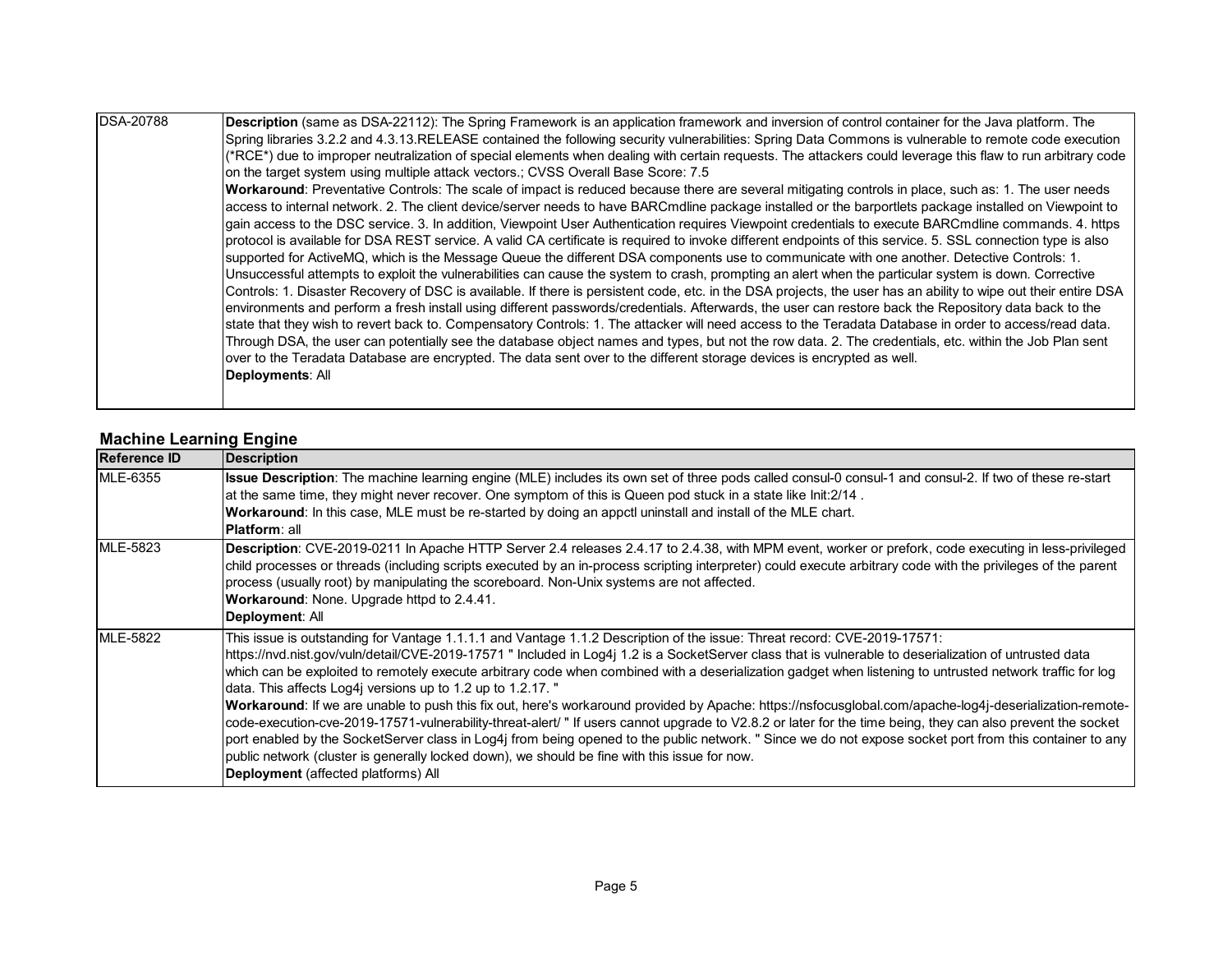| <b>MLE-5800</b> | Description: During Black Duck scans, GCC and Python-devel package was found to be a security vulnerability. Hence it was needed to remove those<br>from upgrade images. Deployment (platform impacted) Due to removal of those packages, Azure platform will be impacted. There is no impact on<br>IFX/AWS.<br>Workaround As a workaround, Azure upgrades would be to manually collect all MLE UDFs from old MLE and install them in the new MLE.<br>Deployment: All                                                                                                                                                                                                                                                                                                                                                                                                                                                                                                                                                                                                                                                                                                                                                                                                                                                                                                                                     |
|-----------------|-----------------------------------------------------------------------------------------------------------------------------------------------------------------------------------------------------------------------------------------------------------------------------------------------------------------------------------------------------------------------------------------------------------------------------------------------------------------------------------------------------------------------------------------------------------------------------------------------------------------------------------------------------------------------------------------------------------------------------------------------------------------------------------------------------------------------------------------------------------------------------------------------------------------------------------------------------------------------------------------------------------------------------------------------------------------------------------------------------------------------------------------------------------------------------------------------------------------------------------------------------------------------------------------------------------------------------------------------------------------------------------------------------------|
| MLE-5120        | Description: CVE-2013-1900: PostgreSQL 9.2.x before 9.2.4, 9.1.x before 9.1.9, 9.0.x before 9.0.13, and 8.4.x before 8.4.17, when using OpenSSL,<br>generates insufficiently random numbers, which might allow remote authenticated users to have an unspecified impact via vectors related to the<br>"contrib/pgcrypto functions". Other medium and low security risks which are related to above issue are CVE-2014-0060, CVE-2014-0066, CVE-2015-<br>3165, CVE-2016-5424, CVE-2014-0067, CVE-2014-0062, CVE-2012-3488, CVE-2015-3167, CVE-2016-0773, CVE-2016-0768, CVE-2017-7484, CVE-<br>2017-7486, CVE-2015-5289, CVE-2015-5288, CVE-2018-1115, CVE-2014-0063, CVE-2014-0065, CVE-2014-0064, CVE-2014-0061, CVE-2016-5423,<br>CVE-2013-0255 and CVE-2017-14798.<br>Workaround: Exploitation of PostgreSQL security issue can be Mitigated by network segmentation and firewall rules. There is no direct customer access<br>to PostgreSQL rendering security issues unexploitable.                                                                                                                                                                                                                                                                                                                                                                                                                  |
| <b>MLE-3997</b> | Deployment: All<br>Description: CVE-2013-0252: boost::locale::utf::utf traits in the Boost.Locale library in Boost 1.48 through 1.52 does not properly detect certain invalid<br>UTF-8 sequences, which might allow remote attackers to bypass input validation protection mechanisms via crafted trailing bytes.<br>Workaround: Existing security issues in boost library are not exploitable due to the requirement of local access required within MLE services. There is no<br>direct customer access to the Operating System and/or Containers rendering security issues unexploited.<br>Deployment: All                                                                                                                                                                                                                                                                                                                                                                                                                                                                                                                                                                                                                                                                                                                                                                                             |
| MLE-3649        | Description: CVE-2016-9013: Django 1.8.x before 1.8.16, 1.9.x before 1.9.11, and 1.10.x before 1.10.3 use a hardcoded password for a temporary<br>database user created when running tests with an Oracle database, which makes it easier for remote attackers to obtain access to the database server<br>by leveraging failure to manually specify a password in the database settings TEST dictionary. In MLE, This CVE is not applicable as MLE does not use<br>Oracle.<br>Workaround: Not applicable.<br>Deployment: None. This CVE is not applicable for MLE<br>Description: CVE-2014-0474: The (1) FilePathField, (2) GenericlPAddressField, and (3) IPAddressField model field classes in Django before 1.4.11,<br>1.5.x before 1.5.6, 1.6.x before 1.6.3, and 1.7.x before 1.7 beta 2 do not properly perform type conversion, which allows remote attackers to have<br>unspecified impact and vectors, related to "MySQL typecasting."<br>Workaround: Not applicable.<br>Deployment: None. This CVE is not applicable for MLE<br>Description: CVE-2015-5143: The session backends in Django before 1.4.21, 1.5.x through 1.6.x, 1.7.x before 1.7.9, and 1.8.x before 1.8.3 allows<br>remote attackers to cause a denial of service (session store consumption) via multiple requests with unique session keys.<br>Workaround: None. Upgrade Django to latest version (1.11.x)<br>Deployment: All |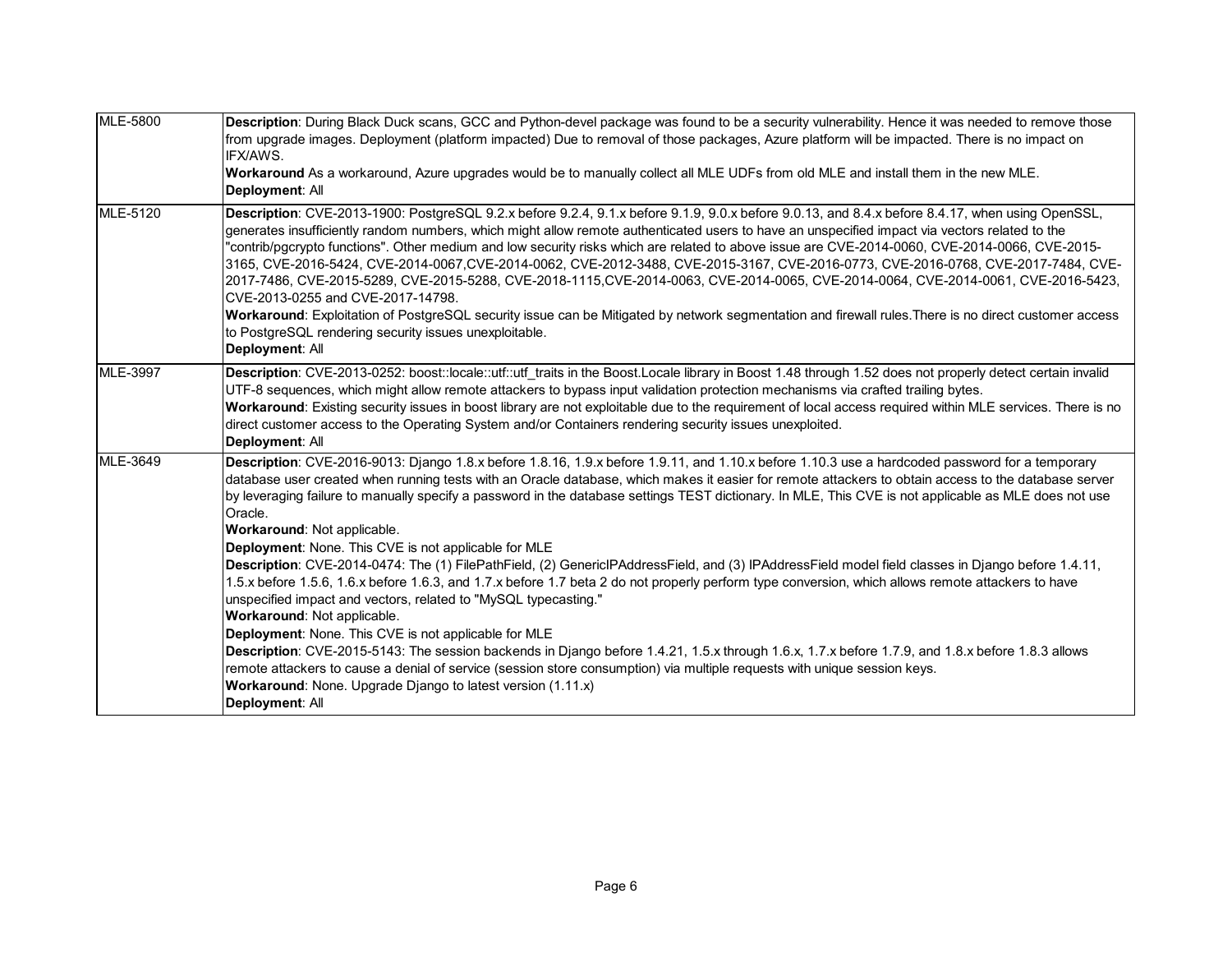| <b>MLE-3540</b> | Description: CVE-2016-1234: Stack-based buffer overflow in the glob implementation in GNU C Library (aka glibc) before 2.7, when<br>GLOB ALTDIRFUNC is used, allows context-dependent attackers to cause a denial of service (crash) via a long name. Other issues that are related to<br>above and glibc are CVE-2014-9402, CVE-2015-8779, CVE-2014-9761, CVE-2018-6485, CVE-2018-11236, CVE-2019-9169, CVE-2017-15670, CVE-<br>2015-1472, CVE-2010-0015, CVE-2014-4043, CVE-2012-4412, CVE-2015-8778, CVE-2017-15804, CVE-2014-9984, CVE-2010-3856, CVE-2018-<br>1000001, CVE-2010-0296, CVE-2017-1000366, CVE-2015-5277<br>Workaround: Existing security issues in glibc are not exploitable due to the requirement of local access required within MLE services. There is no direct<br>customer access to the Operating System and/or Containers rendering security issues unexploitable.<br>Platforms impacted: All |
|-----------------|--------------------------------------------------------------------------------------------------------------------------------------------------------------------------------------------------------------------------------------------------------------------------------------------------------------------------------------------------------------------------------------------------------------------------------------------------------------------------------------------------------------------------------------------------------------------------------------------------------------------------------------------------------------------------------------------------------------------------------------------------------------------------------------------------------------------------------------------------------------------------------------------------------------------------|
| MLE-3491        | Description: The MLE connector stats handler thread continues to use old connector password after it is changed.<br>Workaround: Contact Teradata Customer Support for assistance.<br>Deployments: All                                                                                                                                                                                                                                                                                                                                                                                                                                                                                                                                                                                                                                                                                                                    |
| <b>MLE-3405</b> | Description: ML Engine does not support QueryGrid link names that contain whitespace.<br>Workaround: The administrator should not use whitespace in names when they create links between the ML engine and other components. Doing so<br>causes an error in the Failure Detection and Restart capability of the ML engine.<br>Deployment: All                                                                                                                                                                                                                                                                                                                                                                                                                                                                                                                                                                            |
| MLE-3031        | Description: Some rows in ML Engine stats table may contain empty stats.<br>Workaround: None. The rows with empty stats may be confusing, but do not affect anything.<br>Deployments: All                                                                                                                                                                                                                                                                                                                                                                                                                                                                                                                                                                                                                                                                                                                                |
| <b>MLE-2220</b> | Description: PERM space size of Query Level Monitoring (QLM) database is created with 10 Mb for each AMP. PERM space is full if QLM queries fail<br>with [ERROR]: No more room in database td mle db.<br><b>Workaround: None</b><br>Deployments: All                                                                                                                                                                                                                                                                                                                                                                                                                                                                                                                                                                                                                                                                     |
| <b>MLE-1392</b> | Description: Stored procedures in pm database, such as pm.install_afile, fail if first master node in analytic cluster is unavailable.<br>Workaround: Administrator must log into each TPA node using ssh, then change the file /home/tdatuser/.ssh/ config to point to another node in<br>Deployment: All analytic cluster.                                                                                                                                                                                                                                                                                                                                                                                                                                                                                                                                                                                             |
| <b>MLE-6526</b> | Description: If table being transferred from NewSQL Engine to ML Engine has VARBYTE column and type of corresponding ML Engine column is<br>incompatible with VARBYTE, error message says Found: bytea instead of Found: varbyte; for example: NAIVEBAYESPREDICT: The column 'c varbyte'<br>specified in CategoricalInputs must be a member of one of the following SQL type groups: [INTEGER, STRING]. Found: bytea<br>Workaround: On ML Engine, change column type from VARBYTE to BYTEA by calling procedure TD SYSFNLIB.QGExecuteForeignQuery.                                                                                                                                                                                                                                                                                                                                                                       |

#### **Machine Learning Engine Analytic Functions**

| <b>Reference ID</b> | <b>IDescription</b>                                                                                                                                                              |
|---------------------|----------------------------------------------------------------------------------------------------------------------------------------------------------------------------------|
| ANLY-10226          | <b>Issue:</b> For XGBoost function, if sparse format is used for input dataset, then the function may fail.                                                                      |
|                     | <b>Workaround:</b> Add UniquelD() argument when sparse format is used in XGBoost function                                                                                        |
| ANLY-10087          | Backward incompatibility caused by making AttributeValueColumn required. Being optional as it was before made no sense as it was defaulted to value 1<br>for all the attributes. |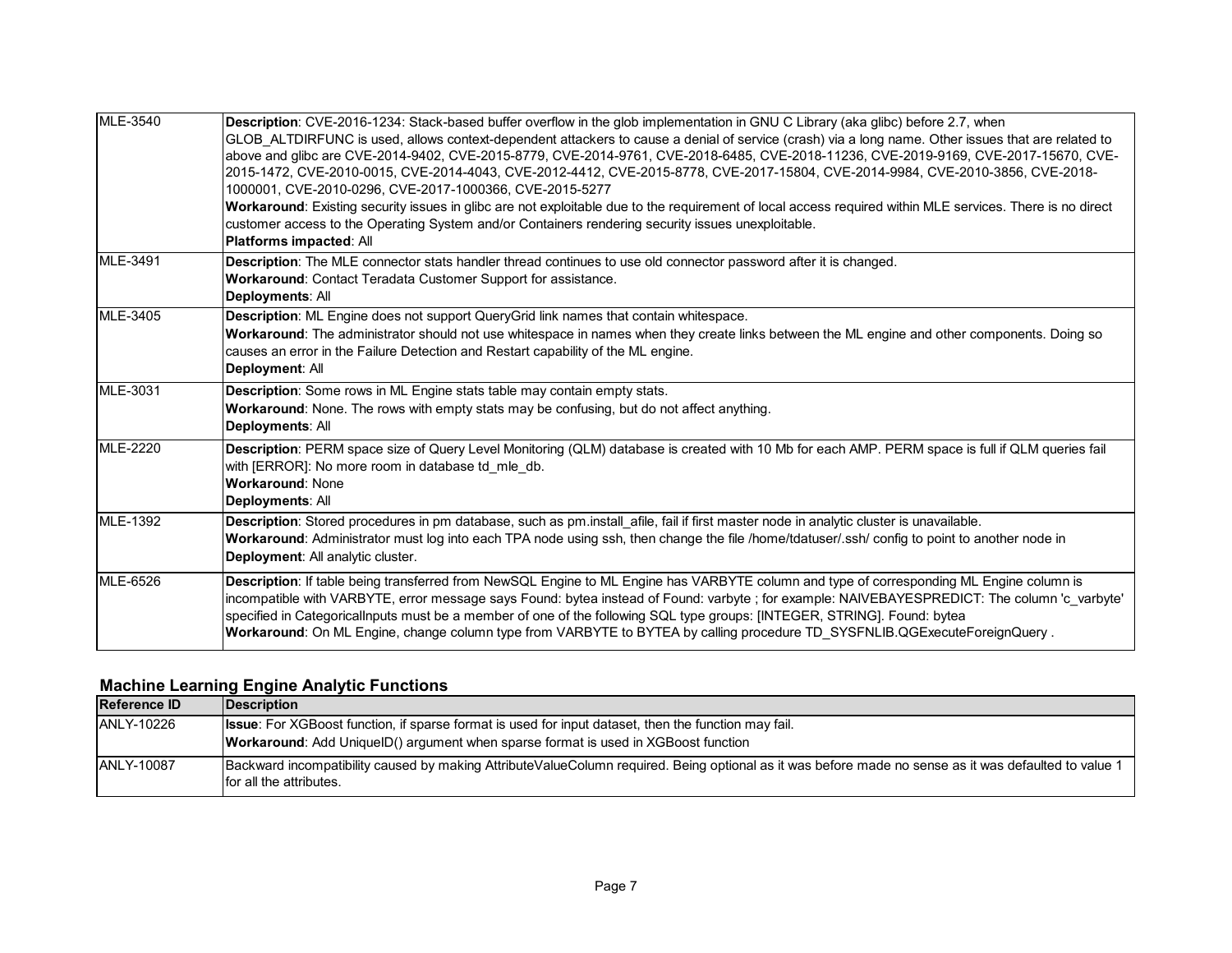| <b>ANLY-8534</b>  | Description: This is a new function that wraps the previous NaiveBayesMap and NaiveBayesReduce functions. We advise to use this function as it has a                                                                                                                                                                                                                      |
|-------------------|---------------------------------------------------------------------------------------------------------------------------------------------------------------------------------------------------------------------------------------------------------------------------------------------------------------------------------------------------------------------------|
|                   | simpler syntax and other improvements. However, the previous nested syntax is still supported.                                                                                                                                                                                                                                                                            |
|                   | Deployments: All.                                                                                                                                                                                                                                                                                                                                                         |
| <b>ANLY-8328</b>  | The StringSimilarity MLE function has 8 additional metrics: -OSA: OptimalStringAlignment -DL: Damerau-Levenshtein Distance -JACCARD: Jaccard<br>Similarity -COSINE: Cosine Similarity -HAMMING: Hamming Distance -LDWS: Levenshtein Distance without Substitution -LCS: LongestCommonSubstring<br>-SOUNDEXCODE: Soundex Code based Similarity (only for English strings). |
| ANLY-8244         | <b>Description:</b> For KNN function, automatic tuning of PartitionBlockSize might not be optimal.<br><b>Workaround:</b> Manually tune value of PartitionBlockSize.                                                                                                                                                                                                       |
| <b>JANLY-6958</b> | <b>Description:</b> If an error message exceeds 256 characters, it is truncated to 256 characters.<br><b>Workaround: None.</b>                                                                                                                                                                                                                                            |

#### **DBSQ**

| <b>Reference ID</b> | Description                                                                                                                              |
|---------------------|------------------------------------------------------------------------------------------------------------------------------------------|
| <b>DBSQ-3762</b>    | Description: Error messages show old, nonstandardized argument and table names.                                                          |
|                     | Workaround: For old names that appear in error messages and their corresponding new names, see Teradata Vantage™ Machine Learning Engine |
|                     | Analytic Function Reference, B700-4003.                                                                                                  |

#### **Teradata AppCenter**

| <b>Reference ID</b> | <b>Description</b>                                                                                                                                                                                                                                                                                                                                      |
|---------------------|---------------------------------------------------------------------------------------------------------------------------------------------------------------------------------------------------------------------------------------------------------------------------------------------------------------------------------------------------------|
| UDAPP-8661          | <b>Description:</b> Customer will need to delete the malformed prometheus data to resolve errors in thanos compactor<br><b>Workaround</b> - Remove the corrupted blocks and restart thanos compactor                                                                                                                                                    |
| UDAPP-8648          | Description: Ambassador needs to be restarted once new certificates are installed. This issue is intermittent.<br>Workaround: Restart ambassador pods, only If the the browser does not show updated certificates after install.                                                                                                                        |
| UDAPP-8601          | <b>Description:</b> Apps with permissions revoked are visible to user, but if clicked it will throw permission error.<br><b>Workaround: None.</b>                                                                                                                                                                                                       |
| UDAPP-8552          | Description: Multibyte character app names do not work.<br>Workaround: None.                                                                                                                                                                                                                                                                            |
| UDAPP-8270          | Description: Scheduled and Manual backups fail if Postgres data size is very large. If node does not have twice the space that Postgres has, backup<br>fails with OOM or Pod Evicted.<br>Workaround: Free up space in /var/lib/docker mount on machine where backup pods run. The space in this folder must be twice the size of the Postgres<br>data.  |
| UDAPP-8206          | Description: Execution of OS commands is blocked from BTEQ apps. The . OS directive on BTEQ apps does not execute, but job shows status as<br>successful.<br><b>Workaround:</b> Do not rely on job status when using BTEQ apps with . OS directive. Instead, see logs of apps, which display error messages related to<br>failure in command execution. |
| UDAPP-8119          | <b>Description:</b> Postgres fails to store large results.<br><b>Workaround:</b> Reduce size of query or split query into multiple parts.                                                                                                                                                                                                               |